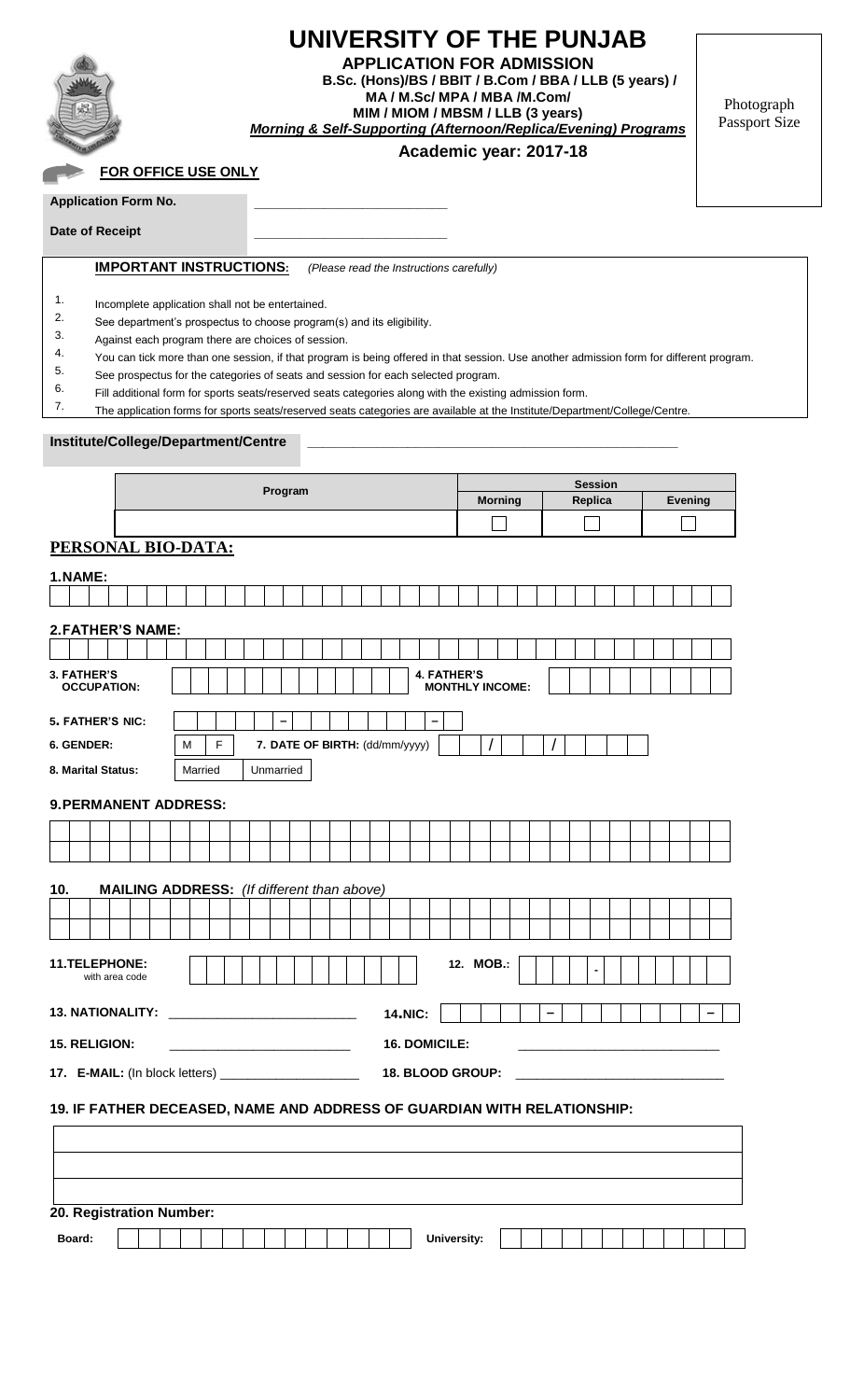#### **21. ACADEMIC RECORD:**

| <b>Examination Passed</b>              | Year | Examining | Roll.# | Annual/ |              | <b>GPA/Marks</b> | <b>Division</b>                     | <b>Subjects</b> |
|----------------------------------------|------|-----------|--------|---------|--------------|------------------|-------------------------------------|-----------------|
|                                        |      | Body*     |        | Suppl.  | <b>Total</b> | <b>Obtained</b>  |                                     |                 |
| <b>Matric/O level</b>                  |      |           |        |         |              |                  |                                     |                 |
| <b>FA/FSc/A level or Equivalent</b>    |      |           |        |         |              |                  |                                     |                 |
| <b>BA/BSc/BBA or Equivalent</b>        |      |           |        |         |              |                  |                                     |                 |
| BS(CS)<br>BS(IT)/LLB/LLM/M.A/M.Sc./PGD |      |           |        |         |              |                  |                                     |                 |
| Diploma (DAE)                          |      |           |        |         |              |                  |                                     |                 |
| Other                                  |      |           |        |         |              |                  |                                     |                 |
| <b>NAT/Entry Test</b>                  |      |           |        |         |              |                  | Tick if applicable<br>Hafiz-e-Quran |                 |

*\*Board/University/College/School*

| Have you ever been removed or                             | <b>Yes</b> |                   |          |  |
|-----------------------------------------------------------|------------|-------------------|----------|--|
| expelled from any Institution, if yes,<br>give details.   | No         |                   |          |  |
| Have you ever been convicted, if yes,                     | <b>Yes</b> |                   |          |  |
| give details.                                             | No         |                   |          |  |
| Were you ever admitted in any                             | <b>Yes</b> | <b>Department</b> | Program  |  |
| Department of Punjab University, if<br>yes, give details. | No         | <b>Session</b>    | Roll No. |  |
| Are You employed? If yes, give                            | Yes        | Designation       |          |  |
| details.                                                  | <b>No</b>  | Organization      |          |  |

### **INSTRUCTION FOR APPLICANTS**

- 1. ALL ENTRIES IN THE FORM MUST BE MADE IN BLOCK LETTERS BY THE CANDIDATE **IN HIS/HER OWN HANDWRITING**
- 2. INCOMPLETE APPLICATIONS WILL NOT BE ACCEPTED
- 3. EACH PART/COLUMN OF THE APPLICATION IS TO BE FILLED, IF ANY PART/COLUMN IS NOT APPLICABLE, WRITE "N/A" AGAINST IT.
- 4. ANY CANDIDATE FOUND TO HAVE MADE FALSE OR INCORRECT STATEMENT IN THIS FORM IS LIABLE TO EXPULSION
- 5. COPIES OF ALL RELEVANT DOCUMENTS MUST BE ATTACHED WITH THE APPLICATION FORM.
- 6. No benefit would be given for any document not attached with the application or produced after the closing date.
- 7. Unattested Copies of the Documents are admissible.
- 8. Applicants shall submit original documents to the Institution at the time of admission (The original documents will be detained by department for the required time).
- 9. The filled-in complete Application Form shall be deposited in the concerned Department, or sent through Registered Post/ Courier Service. The Application Form must reach the Department by the last date given in Admission Notice advertised in the Newspaper & given on the University website.
- 10. **CHECK LIST**: Please Check; have you attached the following documents with the Application Form?

| Sr.# | <b>DESCRIPTION</b>                                      | Yes | <b>No</b> |
|------|---------------------------------------------------------|-----|-----------|
| 1.   | A certificate of good moral character.                  |     |           |
| 2.   | An Original Migration Certificate if applicable.        |     |           |
| 3.   | Copies of the Examination Passed mentioned at Sr. No.21 |     |           |
| 4.   | NOC from the employer (for employees only).             |     |           |
| 5.   | A recent passport-size photograph.                      |     |           |
| 6.   | A Copy of CNIC or Domicile of Applicant.                |     |           |
| 7.   | A Copy of CNIC of Applicant's Father / Guardian.        |     |           |
| 8.   | Hafiz-e-Quraan Certificate. If applicable.              |     |           |
| 9.   | Any Other Please Specify. (                             |     |           |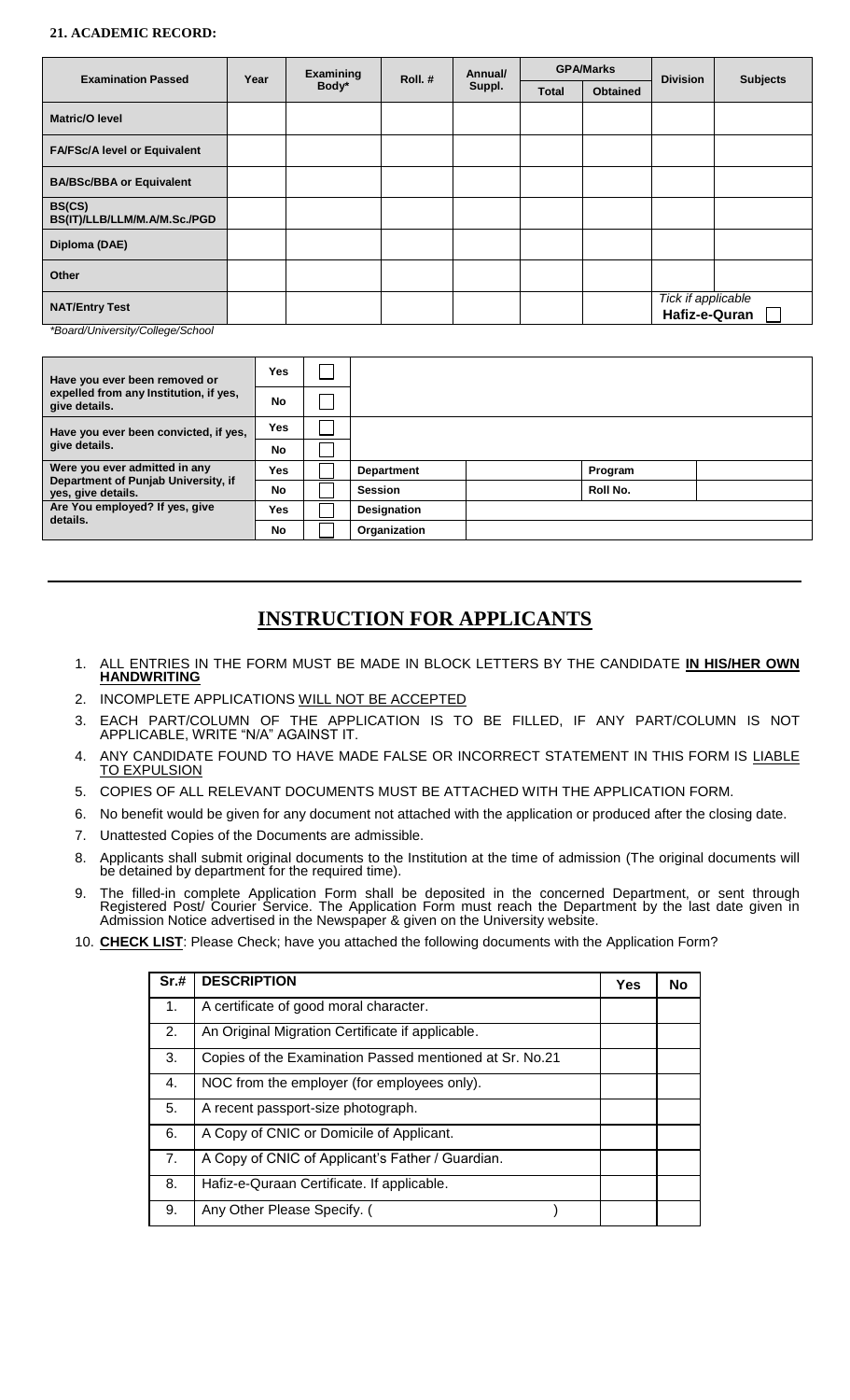### **UNDERTAKING**

#### **1. SOLEMNLY DECLARE THAT:**

- i. I have neither joined nor shall join any other Institute during the course of my studies at the university.
- ii. I am not in service /am in service (score out which does not apply). (If in service, a letter of permission from the employer is enclosed)
- iii. I am not suffering from any infection disease.
- iv. I have not yet attained the age of twenty four/twenty-six years (whichever is applicable).
- v. The entries made in this form are correct.

#### **SIGNATURE OF THE APPLICANT**

Date:

#### **2. UNDERTAKE TO:**

- i. Abide by the Statues, Regulations (including the code of honour of Students, of University Calendar 1990 Vol. I) And Rules etc., framed by the University or the College/Institute/Department from time to time and shall be liable to any penalty including rustication / expulsion, in case of violation on my part;
- ii. Show good behavior;
- iii. Devote whole-heartedly to my studies and maintain the dignity and prestige of the University both in and outside the Campuses;
- iv. Pay in time all dues and fines if any;
- v. That I undertake not to "indulge In politics". In case I violate this undertaking and "indulge in politics", I shall be liable to expulsion from the College / Institute / Department without any notice under the order of the Vice Chancellor, which order shall be final and can be questioned only before the Supreme Court of Pakistan vide judgment / order of the Supreme Court of Pakistan dated 1-7-1992.
- **3.** I am joining this class with the express consent of my father / guardian, who agrees to be responsible for my good conduct and has appended his signature below in token thereof.
- **4.** I accept as binding on me, as long as I am a student, all Rules and Regulations in force at the time of joining and which might be framed/ amended subsequently.
- **5.** I accept as a condition of my admission that the authority of the University can decide that it is in the interest of the student to withdraw his name from the rolls, If In the opinion of the Vice-Chancellor/Principal/Chairman of the Department / Director of the Institute, his stay is not conducive to the welfare, either of himself or others in the College / Department / Institute. If the undersigned (student) fail to withdraw the name immediately, after being called upon to do so, it may be struck off the rolls of the College / Department / Institute without any further notice to me.
- **6.** I am at present staying with my parents / guardian / relative/ in a recognized hostel / private lodging at the following address, and shall notify the new address, if there is any change.
- **7.** I undertake to take examination unconditionally every year as scheduled subject to any change whatsoever notified by the **University**
- **8.** I HAVE READ THE RELEVANT RULES AND REGULATIONS CONCERNING ADMISSION BEFORE SIGNING THIS APPLICATION.

| <b>SIGNATURE OF FATHER/GUARDIAN</b>                                                                                                                                                                                                                                              | SIGNATURE OF THE APPLICANT                                                                                           |
|----------------------------------------------------------------------------------------------------------------------------------------------------------------------------------------------------------------------------------------------------------------------------------|----------------------------------------------------------------------------------------------------------------------|
| Attach attested photocopy of national<br>Identity card of Father / Guardian                                                                                                                                                                                                      |                                                                                                                      |
|                                                                                                                                                                                                                                                                                  |                                                                                                                      |
| Permanent Home Address: ________________<br><u> 1980 - Johann Johann Harry Harry Harry Harry Harry Harry Harry Harry Harry Harry Harry Harry Harry Harry Harry Harry Harry Harry Harry Harry Harry Harry Harry Harry Harry Harry Harry Harry Harry Harry Harry Harry Harry H</u> | Present Address:______________________________                                                                       |
| <u> 1989 - Johann Stein, marwolaethau a bhann an chomhair an chomhair an chomhair an chomhair an chomhair an chom</u><br>Telephone No. ____________________________                                                                                                              | <u> 1980 - Andrea Santa Andrea Andrea Andrea Andrea Andrea Andrea Andrea Andrea Andrea Andrea Andrea Andrea Andr</u> |
|                                                                                                                                                                                                                                                                                  |                                                                                                                      |
|                                                                                                                                                                                                                                                                                  | <b>Acknowledgement Receipt</b>                                                                                       |
|                                                                                                                                                                                                                                                                                  |                                                                                                                      |
| Admission Form No. _______________<br>Year: _____________________ Session: __________________                                                                                                                                                                                    |                                                                                                                      |
|                                                                                                                                                                                                                                                                                  |                                                                                                                      |
|                                                                                                                                                                                                                                                                                  |                                                                                                                      |